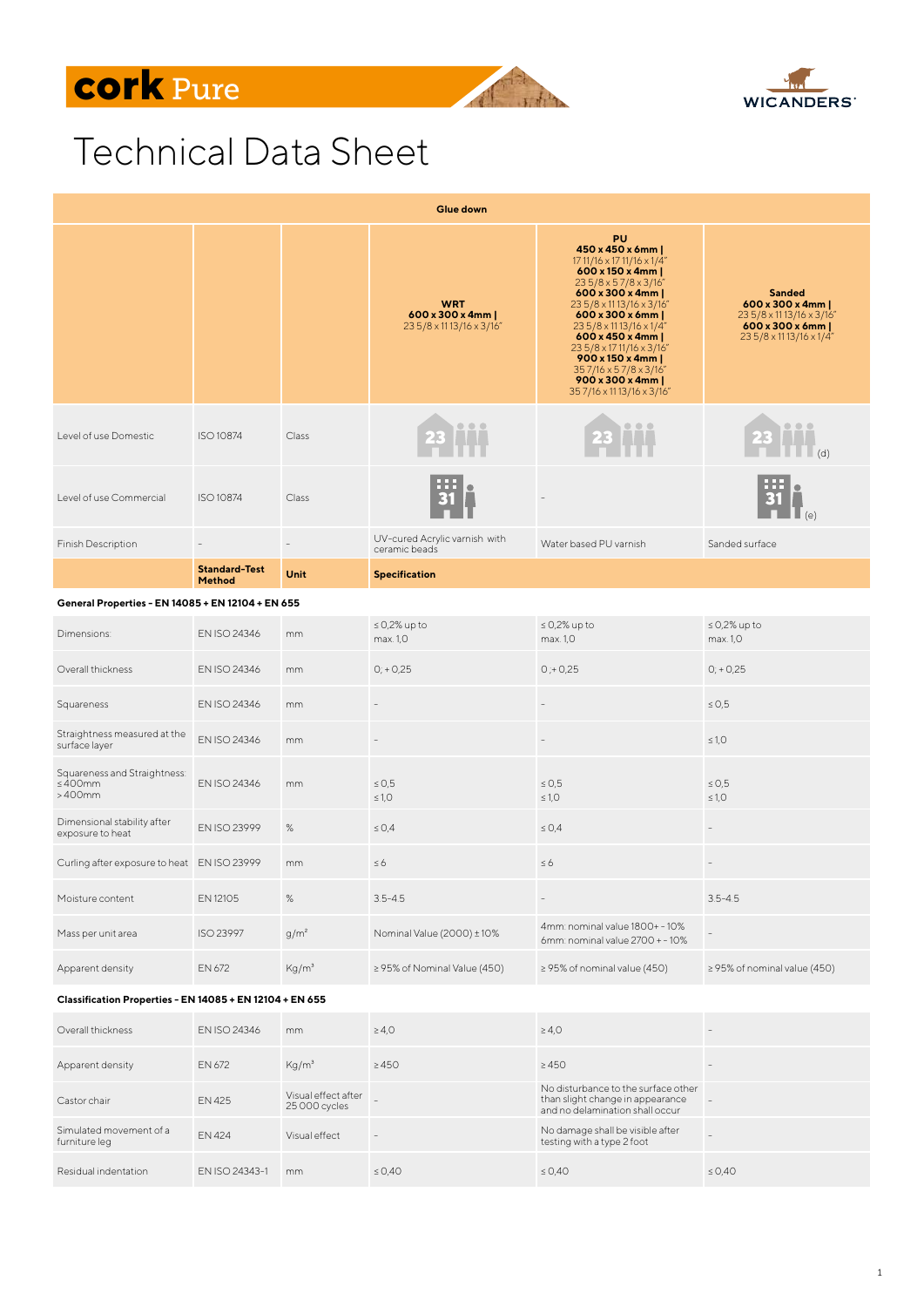





## Technical Data Sheet

| <b>Glue down</b>                   |                               |                      |                                                            |                                                                                                                                                                                                                                                                                                                                                                                               |                                                                                                                             |  |  |  |
|------------------------------------|-------------------------------|----------------------|------------------------------------------------------------|-----------------------------------------------------------------------------------------------------------------------------------------------------------------------------------------------------------------------------------------------------------------------------------------------------------------------------------------------------------------------------------------------|-----------------------------------------------------------------------------------------------------------------------------|--|--|--|
|                                    |                               |                      | <b>WRT</b><br>600 x 300 x 4mm  <br>235/8 x 1113/16 x 3/16" | <b>PU</b><br>450 x 450 x 6mm  <br>17 11/16 x 17 11/16 x 1/4"<br>$600 \times 150 \times 4$ mm<br>235/8 x 57/8 x 3/16"<br>$600 \times 300 \times 4$ mm<br>23 5/8 x 11 13/16 x 3/16"<br>600 x 300 x 6mm  <br>23 5/8 x 11 13/16 x 1/4"<br>600 x 450 x 4mm  <br>235/8 x 1711/16 x 3/16"<br>$900 \times 150 \times 4$ mm<br>357/16 x 57/8 x 3/16"<br>900 x 300 x 4mm  <br>357/16 x 11 13/16 x 3/16" | <b>Sanded</b><br>$600 \times 300 \times 4$ mm<br>23 5/8 x 11 13/16 x 3/16"<br>600 x 300 x 6mm  <br>23 5/8 x 11 13/16 x 1/4" |  |  |  |
| Safety properties - EN 14041       |                               |                      |                                                            |                                                                                                                                                                                                                                                                                                                                                                                               |                                                                                                                             |  |  |  |
| Fire resistance                    | EN 13501-1                    | Class                | $D_{fl-s1}$                                                | 4mm: $C_{fl-S1}$ / 6mm: $D_{fl-S1}$                                                                                                                                                                                                                                                                                                                                                           | $C_{fl-s1}$                                                                                                                 |  |  |  |
| Slip classification                | EN 13893                      | Class                | <b>DS</b>                                                  | <b>DS</b>                                                                                                                                                                                                                                                                                                                                                                                     |                                                                                                                             |  |  |  |
| Formaldehyde emission              | EN 717-1                      | Class                | E1                                                         | E1                                                                                                                                                                                                                                                                                                                                                                                            | E1                                                                                                                          |  |  |  |
| Electrical behaviour               | EN 1815                       | KV                   | Not Antistatic                                             | Not antistatic                                                                                                                                                                                                                                                                                                                                                                                | Not antistatic                                                                                                              |  |  |  |
| Content pentachlorophenol<br>(PCP) | EN 14041<br>(Annex B)         | mg/Kg                | PCP Free                                                   | PCP Free                                                                                                                                                                                                                                                                                                                                                                                      | PCP Free                                                                                                                    |  |  |  |
| <b>Optional properties</b>         |                               |                      |                                                            |                                                                                                                                                                                                                                                                                                                                                                                               |                                                                                                                             |  |  |  |
| Stains resistance                  | ISO 26987(b)                  | Grade (c)            | Grade 0                                                    | Grade 0 (ammonia grade 3;<br>lodine grade 2)                                                                                                                                                                                                                                                                                                                                                  | $\overline{\phantom{a}}$                                                                                                    |  |  |  |
| Thermal resistance                 | EN 12667                      | (m <sup>2</sup> K)/W | $R \le 0.150$                                              | R≤ 0,150                                                                                                                                                                                                                                                                                                                                                                                      | R≤ 0,150                                                                                                                    |  |  |  |
| Impact sound reduction             | ISO 140-8                     | $dB(\Delta Lw)$      | $\qquad \qquad -$                                          | 4mm: 13 /6mm: 14                                                                                                                                                                                                                                                                                                                                                                              | $\overline{\phantom{a}}$                                                                                                    |  |  |  |
| Reduction improvement              | EPH/IHD Works<br>Standard 431 | dB(A)                |                                                            | 4mm: 15,3 / 6mm: 17,2                                                                                                                                                                                                                                                                                                                                                                         | $\bar{ }$                                                                                                                   |  |  |  |
| Difference of loudness             |                               | $\%$                 | $\overline{\phantom{a}}$                                   | 4mm: 65 / 6mm: 69                                                                                                                                                                                                                                                                                                                                                                             | $\overline{\phantom{a}}$                                                                                                    |  |  |  |
| <b>ASTM Standards</b>              |                               |                      |                                                            |                                                                                                                                                                                                                                                                                                                                                                                               |                                                                                                                             |  |  |  |
| Stains resistance                  | <b>ASTM 925</b>               | Grade (a)            | Grade 0                                                    |                                                                                                                                                                                                                                                                                                                                                                                               |                                                                                                                             |  |  |  |



Greenguard Certification helps the identification of interior products and materials that have low chemical emissions, improving the quality of the air in which the products are used. It promotes global sustainability, environmental health, and safety.



TÜV-PROFiCERT-product Interior brand is a voluntary, independent label for VOC-emission and quality of floorings. The results comply with the emission thresholds of AgBB, Belgian VOC regulation, Finnish M1 classification, BREEAM Exemplary Level, LEED v4 (outside North America), RAL-UZ 120 and Austrian Eco Label (Guideline UZ 56).



As of January 2012, France has adopted regulations that limit total VOC emissions of building products. Manufacturers, selling their products in France must obtain a classification ranging from A+ (very low emissions) to C (high emissions). The declared goal is to improve indoor air quality in private/ commercial buildings.



The Blue Angel is a voluntary certification that guarantees that a product or service meets high standards when it comes to its environmental, health and performance characteristics. In the process, these products and services are always evaluated across their entire life cycle.



An Environmental Product Declaration is a verified document that reports environmental data of products based on life cycle assessment and other relevant information in accordance with the international standard ISO 14025.



The goal of the German Cork Association is to assure the quality of cork products, as well as the optimization of manufacturing processes and the support of research projects.



## **(only for gluedown solution)**

Eco Mark is a Japan Environment Association program that promotes environment-friendly lifestyles through wise product choices. This certification analyses criteria for every product category taking into consideration the environment life stage.



2